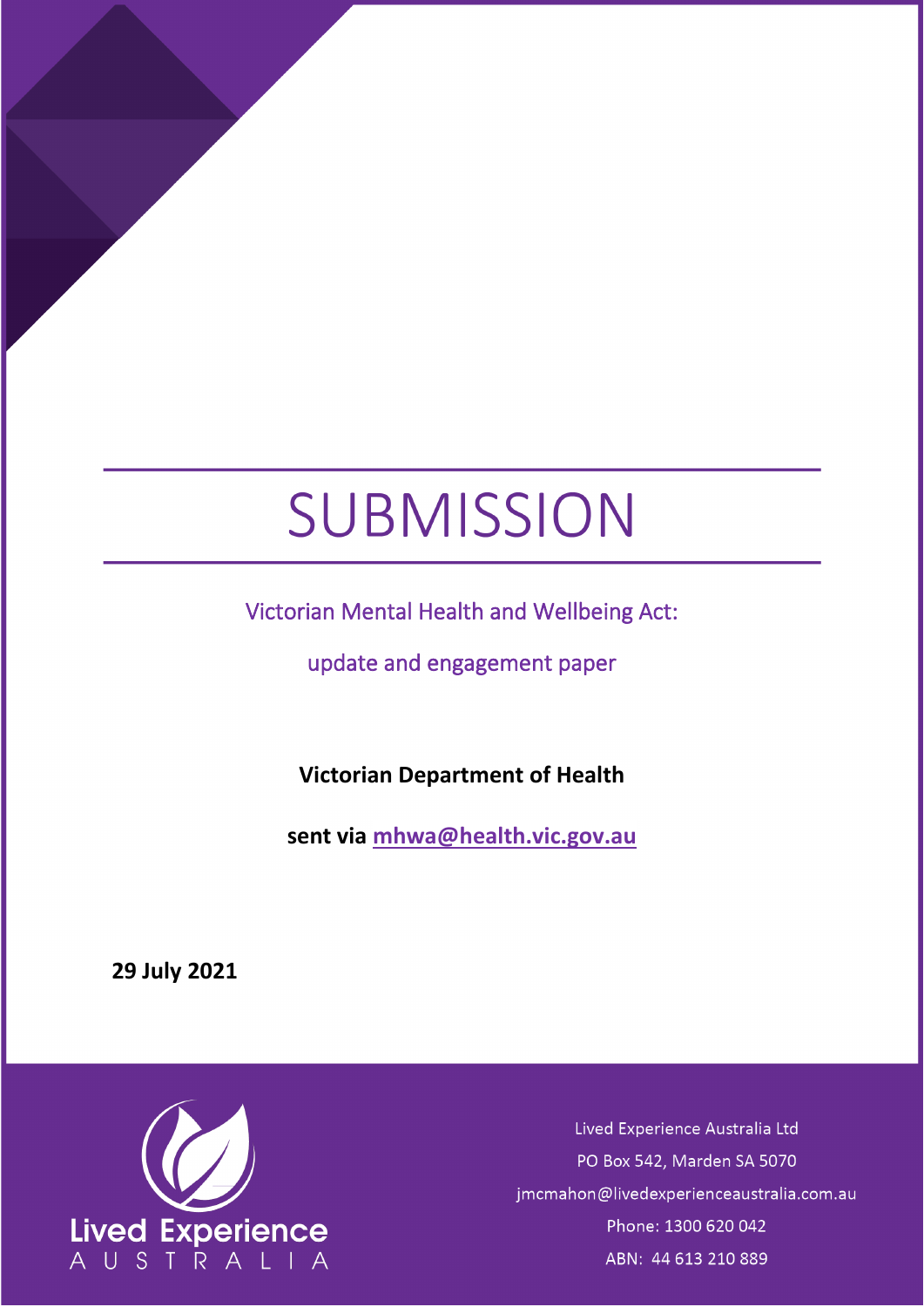# Contents

| $\mathbf{2}$ |                                                                              |  |
|--------------|------------------------------------------------------------------------------|--|
|              |                                                                              |  |
|              |                                                                              |  |
|              |                                                                              |  |
|              |                                                                              |  |
|              |                                                                              |  |
|              |                                                                              |  |
|              |                                                                              |  |
| 3.           | Non-legal advocacy, supported decision making and information sharing  4     |  |
|              |                                                                              |  |
|              |                                                                              |  |
|              |                                                                              |  |
|              |                                                                              |  |
|              |                                                                              |  |
|              |                                                                              |  |
|              |                                                                              |  |
|              |                                                                              |  |
|              |                                                                              |  |
|              |                                                                              |  |
|              |                                                                              |  |
| 4.           |                                                                              |  |
|              |                                                                              |  |
|              |                                                                              |  |
|              |                                                                              |  |
|              |                                                                              |  |
| 4.2          |                                                                              |  |
|              | Greater transparency of the use of seclusion and restraint as a last resort7 |  |
|              |                                                                              |  |
|              |                                                                              |  |
|              |                                                                              |  |
| 6.           |                                                                              |  |
| 7.           |                                                                              |  |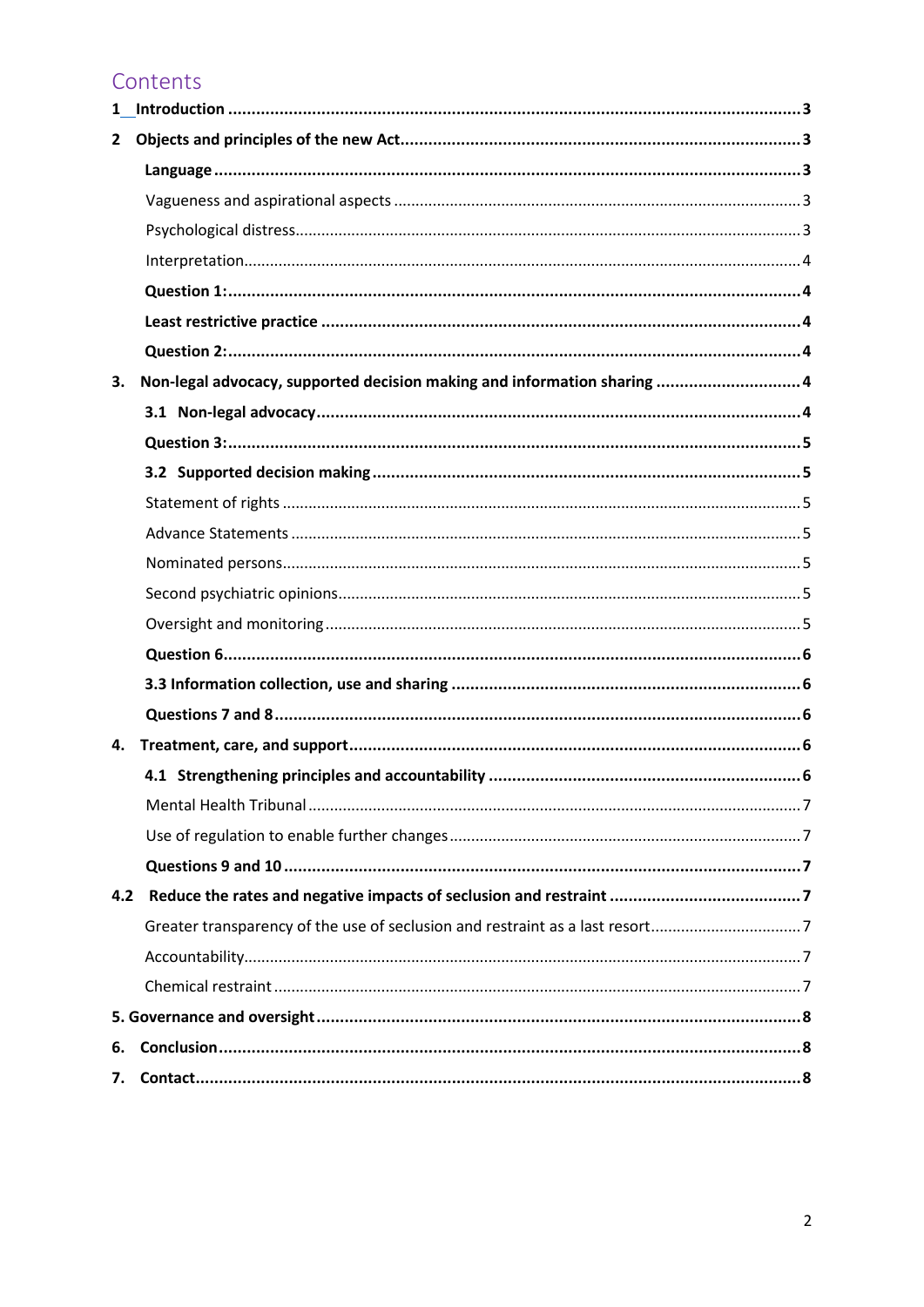# <span id="page-2-0"></span>Introduction

Lived Experience Australia is a national representative organisation for Australian mental health consumers and carers, formed in 2002 with a focus on the private sector. Our core business is to advocate for systemic change, empowerment of consumers in their own care, promoting engagement and inclusion of consumers and carers within system design, planning and evaluation and most importantly, advocating for consumer choice and family and carer inclusion.

LEA is represented in Victoria by our Victorian State Advisory Forum and, as such, we are providing a Submission herewith to inform the Victorian Department of Health consultation about the proposed *Mental Health and Wellbeing Act: update and engagement paper.* This comes from the perspectives and experiences of people with lived experience of mental health issues, their families, and carers.

Whilst LEA welcomes the recommendation from the Royal Commission into Victoria's Mental Health System for the replacement of the current *Mental Health Act 2014* with a new Mental Health and Wellbeing Act, we are concerned about some aspects contained within the Engagement Paper which will relate to the new Act.

We note the section 1.2 Why are we developing a new Act? Which details the needs for clarity, the rights of people with lived experience, roles and responsibilities, legal relationships etc that exist in the system. However, our concerns are mostly around what we interpret as aspirational aspects of the new Act and how this will be interpreted into the legal framework. We question how new service models, cultural change, support for reduction in restrictive practices and compulsory treatments can be achieved as a goal, but again within a legal framework.

We fully support the inclusion of a representative from VMIAC and Tandem and feel a sense of confidence as to their inclusion.

# <span id="page-2-1"></span>2 Objects and principles of the new Act

Comments LEA would ask that consideration be given to including the following:

#### <span id="page-2-2"></span>Language

#### <span id="page-2-3"></span>Vagueness and aspirational aspects

As mentioned above, LEA has some concerns around the vagueness and aspirational aspects contained within the Engagement Paper, which will be difficult to interpret into legal definitions with appropriate actions required by law.

We do not believe that changes to systems, models of care or practices can be made through a legislative instrument such as this Act. It concerns LEA that some of the discourse may have the effect of undermining the clinical work of the current workforce where the whole system is designed to provide appropriate, quality, respectful treatment, and care.

This Act seems to be referencing poor clinical practices, and LEA does not believe this is a way to bring about changes. Rather, it may have unintended consequences and adversely affect good clinicians so that they become too cautious given the regulatory monitoring and reporting. LEA does not believe this brings about positive change and reflects badly on those clinicians who work under enormous stress, who are overburdened and doing their best to provide consumers and families with the best possible outcomes.

#### <span id="page-2-4"></span>Psychological distress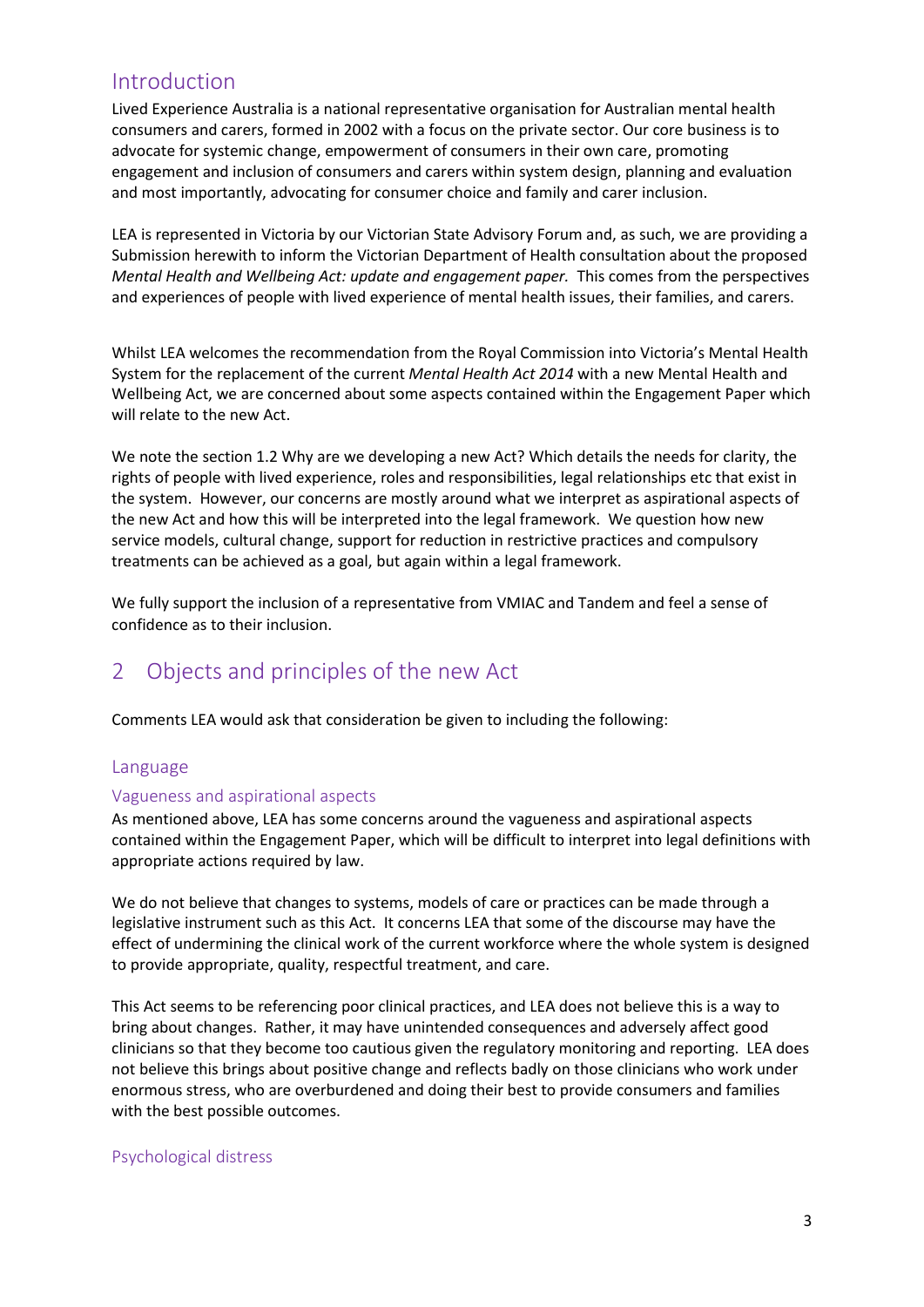If as suggested, the term psychological distress is introduced, it would cover many people who are not the subject of mental health legislation. The Act pertains to those with serious, complex, enduring mental illness and care must be taken to ensure it is these people who are subject to treatment and care under the Act not a far broader number of people which the term psychological distress would involve.

#### <span id="page-3-0"></span>Interpretation

Again, LEA is concerned about how aspects of the Engagement Paper will be interpreted if there is vagueness about actions contained within this legislation.

Carer involvement and partnership is welcomed, but this must be couched with appropriate information sharing. We know that carers know the person well, have critical input into how they appear, what struggles they have, are early to recognise deterioration and must have at the very least, an opportunity to provide information and to be taken seriously when expressing their concerns. They must also be provided with appropriate and sufficient information to enable them to continue their responsibilities within the caring role.

## <span id="page-3-1"></span>Question 1:

LEA is also concerned how improvements and implementation of systemic changes can be legislated through this Act. We question whether a non-legalistic approach could be adopted and find it hard to reconcile aspects with the wording in the Engagement Paper with specific recommendations of the Royal Commission (Recommendation 42(2)(a) and 56 (1), particularly around these objectives and principles.

#### <span id="page-3-2"></span>Least restrictive practice

LEA fully supports the focus on providing treatment and care in the least restrictive manner possible. However, there are times when a consumer can refuse to voluntarily take medications for example, in the belief that they are well and do not require anything, despite displaying clear deterioration in their mental health and at high risk of harm to self or others. LEA fully supports self-determination and understands the fear of people taking medications, some in quite high doses, and the resulting side effects, however there are some circumstances, diagnoses, and some crises (e.g. significant selfharm, suicide attempt) where medication is required for stabilisation and recovery, alongside a supporting therapeutic approach underpinned by meaningful person-centred engagement.

## <span id="page-3-3"></span>Question 2

LEA would like to see a tightening of language and believe it would go some way to improving the objectives and principles.

# <span id="page-3-4"></span>3. Non-legal advocacy, supported decision making and information sharing

## <span id="page-3-5"></span>3.1 Non-legal advocacy

LEA believes a consumer must be provided with a written copy of their Rights under this legislation and agree with the right to access an advocate to support them. LEA is not convinced that at some times a consumer has the ability to decide whether to 'opt out' of such an important service. This could be a role for suitably trained peer workers. LEA notes at present there is only one advocacy service, Victoria Legal Aid which provide Independent Mental Health Advocacy, but is not established under the current Mental Health Act.

We note from the Engagement Paper that under the new Act, there will be the issuing of operating guidelines for these types of services. Whilst operating guidelines are useful, there is no mandatory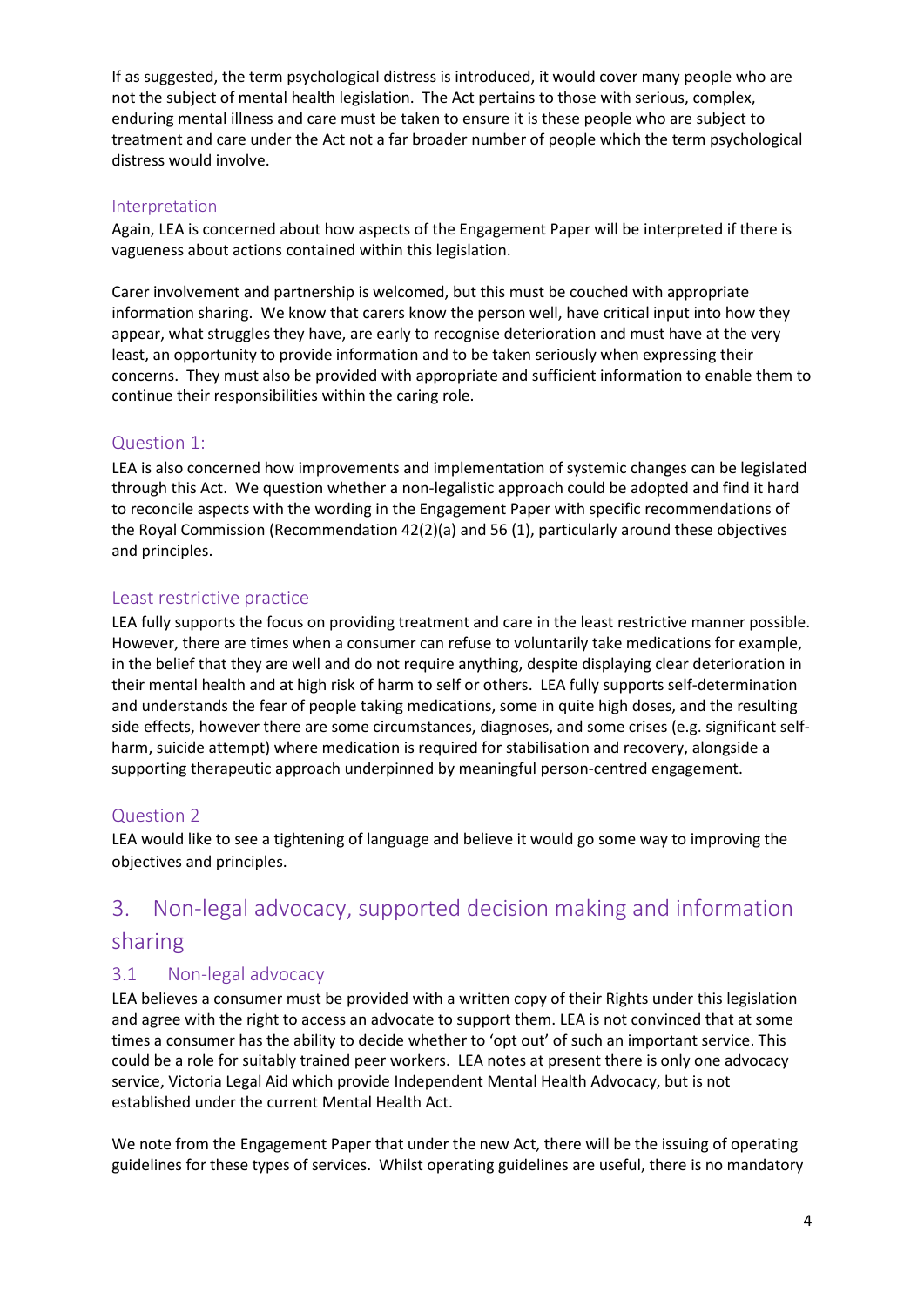requirements attached to these as we understand and, given the crucial nature of this type of service, we believe care needs to be taken in appointing a suitable service.

#### <span id="page-4-0"></span>Question 3:

LEA considers 3.1 does meet the proposal of the Royal Commission Recommendation 56(2) with the above references.

## <span id="page-4-1"></span>3.2 Supported decision making

Supported decision making is crucial for a consumer to make decisions which are in his/her/their best interest.

#### <span id="page-4-2"></span>Statement of rights

LEA supports the promotion of statement of rights, advance statements, nominated persons and second psychiatric opinions.

Statement of Rights and Responsibilities are made available to consumers within inpatient units etc and are to be expressed verbally to them to ensure an understanding. Evidence is provided by the consumer signing as to receiving a copy. LEA suggests that extending this to ensure that people who are subject to compulsory assessment or treatment orders are provided with a secondary more specific Statement of Rights.

#### <span id="page-4-3"></span>Advance Statements

Advance Directives or Statements are being promoted through the 2<sup>nd</sup> Edition of the National Safety and Quality in Health Services Standards and LEA believes this is a good approach. Assistance and support should be provided to consumers, families, and carers to ensure the Statement reasonably reflects the consumer's wishes which could be provided via a pamphlet, poster etc made whilst the consumer is well. However, it should be noted that, whilst the Advance Statement details a person's preference, the Advance Statement can be overridden by clinician determination as they do not have relevance under the law.

LEA believes that communication is a key to good care, and this is also reflected in the requirements of various aspects of the Act.

#### <span id="page-4-4"></span>Nominated persons

Clarification is required as to whether families, carers, and peer workers would be considered under this aspect of the Act.

#### <span id="page-4-5"></span>Second psychiatric opinions

Given the powers bestowed under the Act, LEA believes, as with all aspects of health, the right to obtain a timely second opinion should be embedded across the system, not just articulated within this Act.

#### <span id="page-4-6"></span>Oversight and monitoring

LEA is of the view this is a reflection on clinicians' practices and as articulated earlier, we do not believe the Act is the way to bring about change.

We are seeing enormous reporting requirements and loads currently, and this takes time away from talking with consumers. For stabilisation and recovery, what is urgently needed is clinicians spending time away from administrative duties, and doing what they do best, engaging with consumers in conversations. Consumers complain about clinicians now spending too much time in the nurses' station in inpatient units, rather than talking with them, supporting their needs and requests.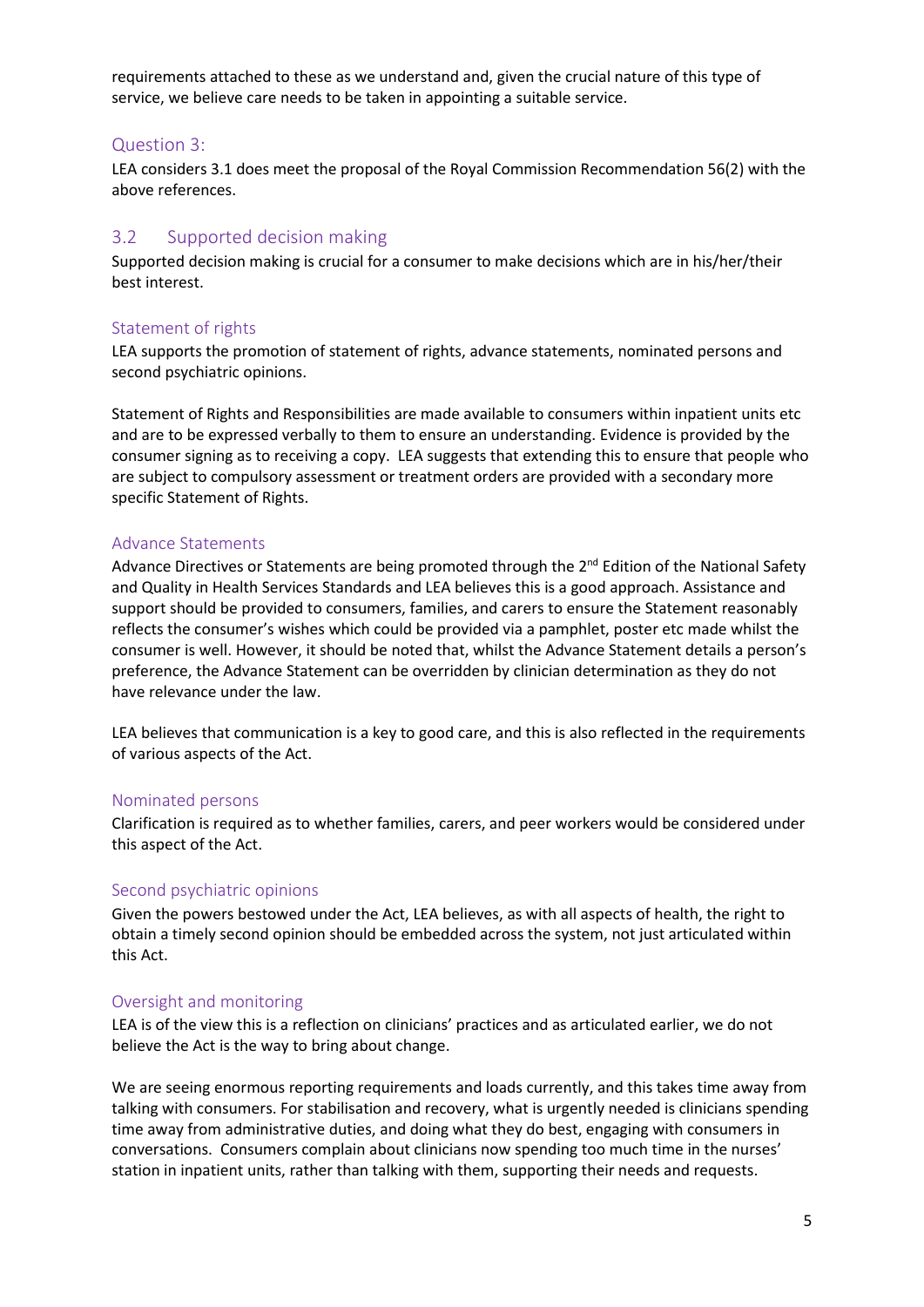LEA believes that adding any further load to an already overburdened system of reporting is not necessarily in the consumer's best interest.

#### <span id="page-5-0"></span>Question 6

LEA believes there is an over requirement articulated within the Engagement Paper on clinicians' time and therefore believe a review of this section is needed to make it relevant, without constricting clinician time for more administrative tasks.

## <span id="page-5-1"></span>3.3 Information collection, use and sharing

Enabling a process for consumers to access their own information is already available, but LEA supports the issuing of guidelines, but note also that the Health Complaints Commission can make recommendations, but LEA does not believe they can mandate any actions.

We certainly agree with increased information sharing with families, carers and supporters but wonder how this might be initiated. How will this be achieved; how will it be implemented in a practical sense, i.e., changes to electronic records, noting next of kin is not necessarily the person providing the main support.

Also of concern is the sharing of information across and between services where consent to that sharing will not be required. Consumers have the right to request information is not shared, and it will be crucial that this is articulated within any Statement of Rights.

## <span id="page-5-2"></span>Questions 7 and 8

LEA agrees that this section fulfills recommendation 42(2)(g) of the Royal Commission and note that Recommendations 30(4); 61 and 62(1) we believe do not necessarily apply to the Act. LEA questions the development of the standards for services and practitioners and believes this is outside the mandate of the Act including which entity will develop the standards, i.e., Victoria Health, the Australian Commission on Safety and Quality in Health Services, or another entity.

LEA similarly questions Recommendation 62(1)(d) and wonders whether the MyHealth record would contain this information and (e) noting that any data repository and associated clinical registries especially for mental health, requires strict monitoring of access, collection, and reporting in a deidentified manner, together with cyber-attack or data breach prevention or monitoring as much as is possible, particularly when outcome measures are incorporated into any data.

# <span id="page-5-3"></span>4. Treatment, care, and support

As mentioned previously, LEA does not support the inclusion of psychological distress within an Act which has restrictive powers over individuals. LEA does not support using the Act to change or guide the elimination of restrictive interventions, rather other mechanisms or processes would be preferrable.

Further, a clinician's requirement to consider the impact of compulsory treatment on an individual is very subjective and will be hard to determine as many consumers can appear quite rational (especially during a brief assessment process) yet are very unwell.

LEA is further concerned about allowing professionals other than a well-qualified doctor (in that of a psychiatrist) to authorise temporary treatment orders. We believe that this power should be restricted to that of a psychiatrist.

## <span id="page-5-4"></span>4.1 Strengthening principles and accountability

Trauma issues are prevalent in the mental health system with many consumers experiencing this in some form. Being aware of and responding appropriately to people with a history of trauma is and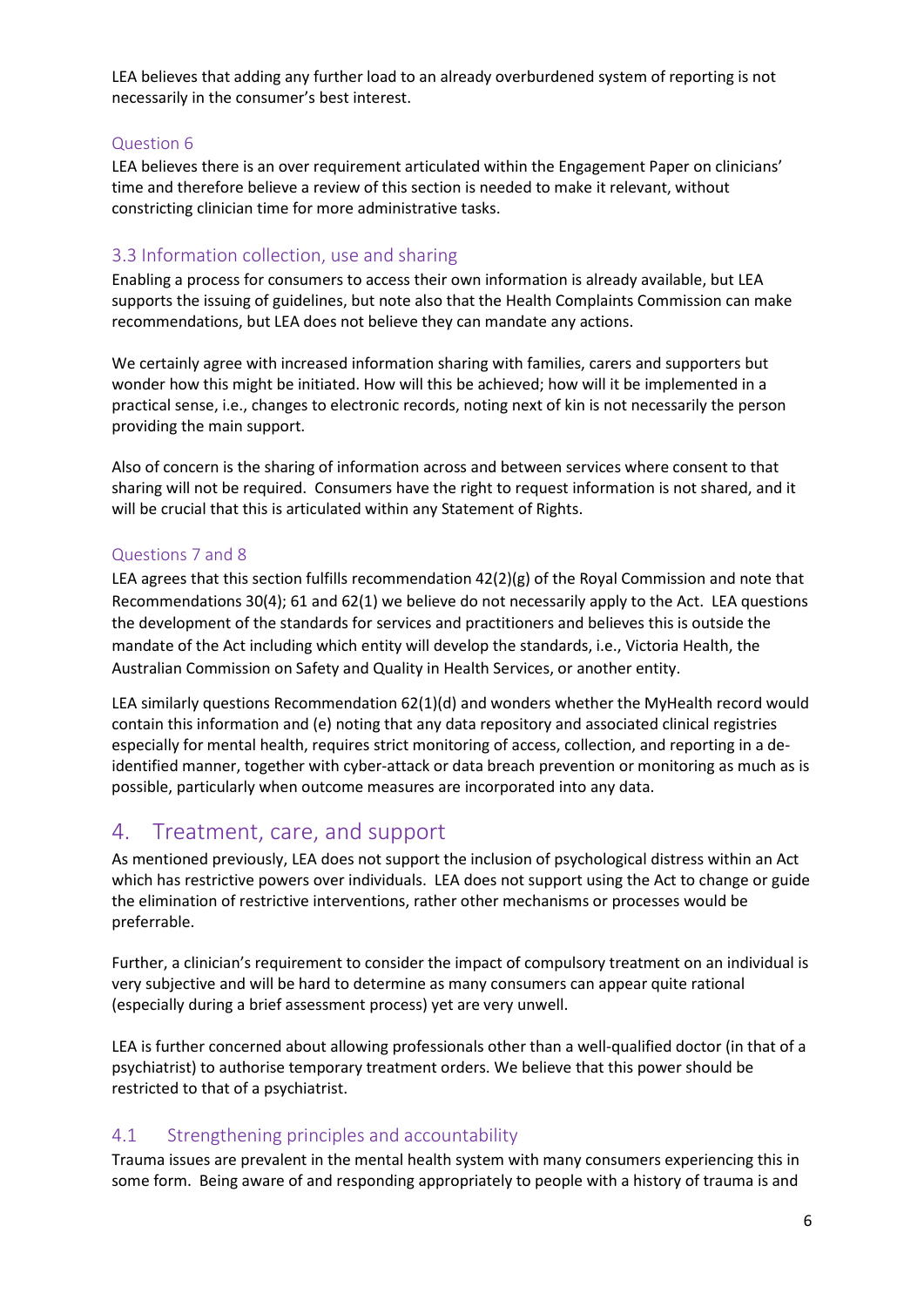should be a crucial issue for clinicians across the system, and LEA believes the Act is not the appropriate place for this. However, LEA does agree that taking into consideration a person's trauma history is crucial in determining action under the Act. Restrictions reflect a person's lack of power in a situation, loss of control, isolation, and re-traumatisation. This is also part of the mental health system's requirements in any areas in which people are treated and supported more broadly.

LEA again highlights the wording in the Engagement Paper around 'formal reporting requirements established under the new Act to help drive widespread change in the use of compulsory treatment'. This language again reflects poorly on the clinicians who work in the difficult area of mental health inpatient settings. It infers that clinicians are enforcing the use of compulsory treatment across the board, and this is particularly unhelpful if any governments are to attract and retain the mental health clinical workforce. It may also have the effect of clinicians questioning themselves or others, and this may not be in the best interests of consumers, especially families, carers, supporters, or the community.

LEA is also concerned about the proposed changes to language from 'preventing serious deterioration in the person's mental or physical health' with 'preventing the person experiencing serious distress'. These represent two entirely different foci in our opinion and are therefore open to interpretation, which is a situation that an Act should not have. Rather, clear directives are required under the legislation.

#### <span id="page-6-0"></span>Mental Health Tribunal

Consumers' ability to request a conference is crucial, but LEA believes this should be mandatory given the implications of the application to their freedom under the Act. The Engagement Paper also references that a conference WILL NOT be required if a consumer objects. Surely this is a misstatement, as LEA believes that this is the most crucial aspect and the time when a conference MUST be held. We do not understand the logic of this as it is currently reflected.

#### <span id="page-6-1"></span>Use of regulation to enable further changes

LEA again stresses that we disagree with a broader range of professionals to authorise temporary treatment orders. We query the range of understanding of social workers, for example, as to the medications, side effects, reliability, efficacy etc. LEA a Treatment Order is the area which should be restricted to psychiatrists only.

#### <span id="page-6-2"></span>Questions 9 and 10

Per our comments above.

# <span id="page-6-3"></span>4.2 Reduce the rates and negative impacts of seclusion and restraint

#### <span id="page-6-4"></span>Greater transparency of the use of seclusion and restraint as a last resort

LEA is of the understanding that, unless there have been changes in this legislation over the last couple of years, psychiatrists are required to complete and sign a form when determining the use of seclusion and/or restraint.

#### <span id="page-6-5"></span>Accountability

LEA supports the Mental Health and Wellbeing Commission to have the power to undertake audits, investigations and to report to parliament. We query the powers of the Health Complaints Commission and whether there is duplication.

#### <span id="page-6-6"></span>Chemical restraint

The use of chemical restraint is questionable, i.e., will the Act relate to the aged care sector, for example. Or could a consumer complain that because of the medication they are accessing, their mornings are affected by undue tiredness as a result. This section needs careful consideration.